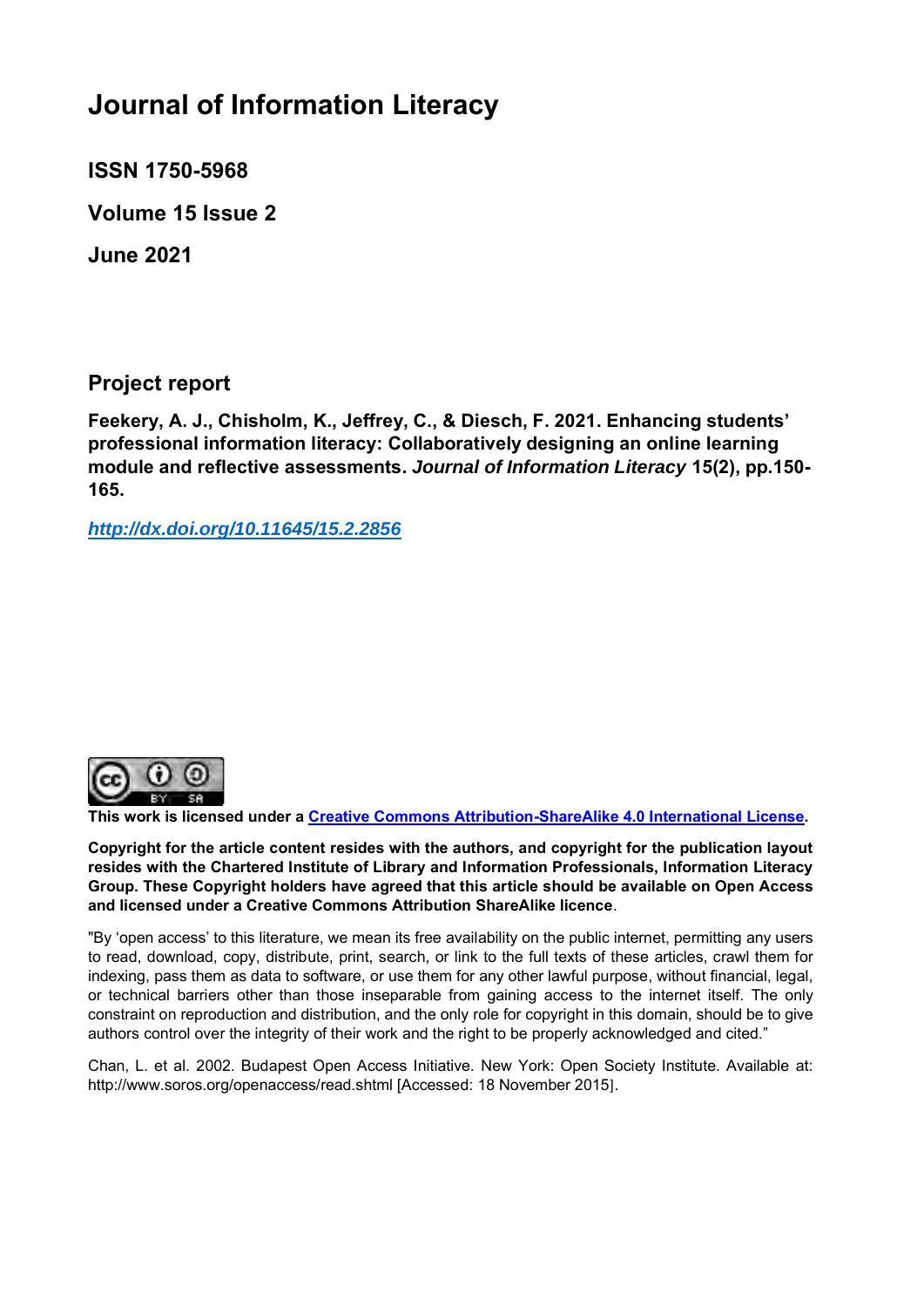# **Enhancing students' professional information literacy: Collaboratively designing an online learning module and reflective assessments**

**Angela Joy Feekery, Senior Lecturer, School of Communication, Journalism and Marketing, Massey University. Email: [A.J.Feekery@massey.ac.nz](mailto:A.J.Feekery@massey.ac.nz) ORCID: [0000-0002-9224-9326](https://orcid.org/0000-0002-9224-9326)**

**Katherine Chisholm, Business Librarian, Massey University. Email: [K.Chisholm@massey.ac.nz](mailto:K.Chisholm@massey.ac.nz) Twitter: @chishokath ORCID: [0000-0003-](https://orcid.org/0000-0003-2938-3503) [2938-3503](https://orcid.org/0000-0003-2938-3503)**

**Carla Jeffrey, Business Librarian, Massey University. Email: [C.Jeffrey@massey.ac.nz](mailto:C.Jeffrey@massey.ac.nz)**

**Fiona Diesch, Business Librarian and PaCE Librarian, Massey University. Email: [F.Diesch@massey.ac.nz](mailto:F.Diesch@massey.ac.nz) Twitter: @filidiesch ORCID: [0000-0003-2658-2814](https://orcid.org/0000-0003-2658-2814)**

## **Abstract**

Creating information literate students and future employees is an expected outcome of a tertiary education. This paper shares insights from a successful collaboration between an academic and three university librarians to create an online learning module designed to develop students' professional information literacy capability: identifying business information types, searching online databases, and evaluating quality using a new indigenous-informed evaluation approach. Student learning was measured using reflective tasks and assessments. The paper challenges teachers and librarians to consider ways they can collaborate to explicitly embed information literacy (IL) skills development into large disciplinary courses, particularly during the transition into tertiary learning, to enhance lifelong learning capability and meet future workplace IL demands.

# **Keywords**

Aotearoa; business education; business students; critical thinking; information literacy; internet search skills; learning development; New Zealand; pedagogy; professional development

# **1. Introduction**

In the digital age and knowledge society, students must become creative and critical information users. As students are immersed in an information rich environment and learning contexts where self-accessing information is the expectation (Hosek & Titsworth, 2016), developing information evaluation capability is an important element of any tertiary students' learning journey. A strong theme emerging from the literature in the United States, the United Kingdom, Australia and New Zealand is that information literacy (IL) is a crucial – not optional – aspect of learning how to learn (Association of College and Research Libraries [ACRL], 2015; Bruce, 2008; Martin, 2013; Secker & Coonan, 2013). Becoming information literate is akin to learning the norms, behaviours, values, and knowledge of a new culture, and it is a profound educational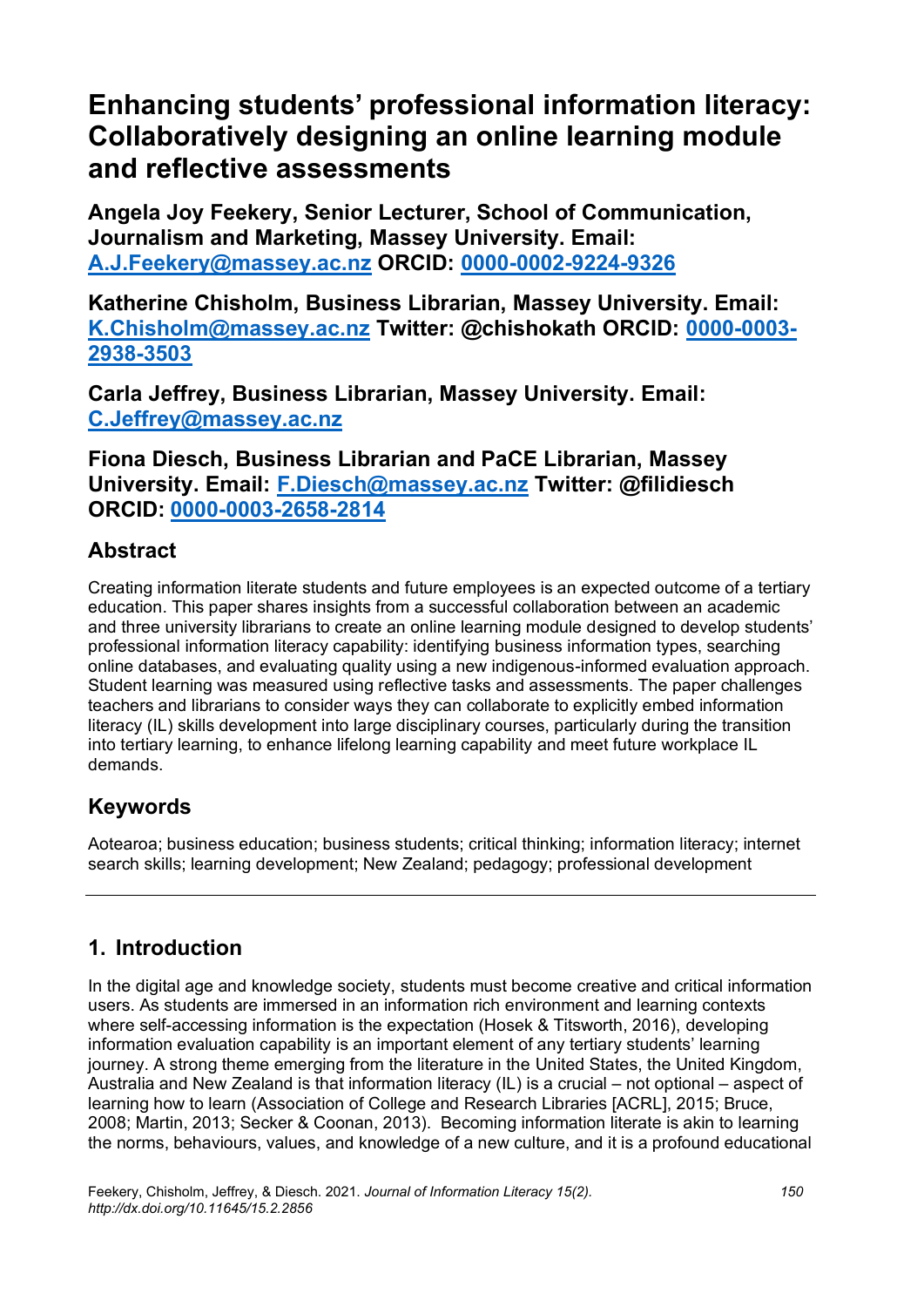and professional issue in the era of globalisation, technological advancement, consumerism and democratisation supported by a knowledge-based economy (Hepworth, 2007). Thus, IL is not only important in educational contexts: it is a recognised attribute for employability (Inskip, 2014). Employers expect to see information literate graduates who can access, manage, create and communicate information effectively (Katz, et al., 2010; Head, 2012). It stands to reason, then, that efforts to create information literate students should also consider the workplace contexts we are preparing them for and identify key differences in academic and professional IL demands.

Understanding what workplace IL looks like and how it differs from academic demands is a growing body of IL research emerging since the mid-2000s following the sharing of Bruce's (1999) Seven Faces of Workplace Information Literacy model. This model challenged the idea that IL skills were generic and transferable. Lloyd (2005) recognised that the academic understanding of IL was so dominant that other experiences of it struggled to be understood. Her subsequent work (2006, 2007) reframed IL as a context-based phenomenon, that should be "understood as a socially and culturally influenced process and practice, shaped by the situated nature of interaction between people and through embodied experience in specific information experience in specific information landscapes" (Lloyd, 2006, p. 579). Using quantitative data from an occupational information database, Klusek and Bornstein (2006) correlated ACRL (2000) IL standards with employers' job specifications and found IL skills were seen as key competencies needed for most jobs in business and finance. This finding supported their philosophy that an individual who continues to learn, and who can locate, organise, and use information, and teach colleagues to do the same, is an example of a person who is information literate in the workplace. Subsequently, in 2015, the ACRL recognised that their past framework outlined specific learning outcomes and a list of corresponding skills, and that the specificity of these frameworks has discouraged use in contexts outside tertiary education, including workplaces. To encourage more people to actively engage with IL, the new holistic framework was based on "a cluster of interconnected core concepts, with flexible options for learning outcomes" (ACRL, 2015, p. 2). The ACRL now defines IL as "the set of integrated abilities encompassing the reflective discovery of information, the understanding of how information is produced and valued, and the use of information in creating new knowledge and participating ethically in communities of learning" (2015, p. 2). Rather than listing the specific abilities required to be information literate, the new definition describes IL as a discovery process that has values embedded into it, emphasising the link to learning and knowledge creation in a range of contexts.

Advocates for IL argue that explicitly developing it within the disciplinary or professional context is essential; yet, it is also an aspect of learning left to chance by educators (Badke, 2011) and employers alike. In NZ, Ninces (2017) found that even though IL skills were highly valued, developing and measuring employee IL competencies was limited in workplace training and appraisal initiatives for small and medium businesses. In the tertiary sector, while library services may support students to access information via specific courses, or one-off library workshops focused on database searching to access peer-reviewed journal articles, discipline experts have responsibilities to explicitly contextualise information to promote deeper, engaged learning (Brabazon, 2007; Feekery, et al., 2016; Grafstein, 2002). This level of support seems even less likely in workplaces. Head (2012) found that training for workplace IL on the job was fostered through relationship-building with colleagues or trial and error. Given the acceptance of IL as a complex, context-specific competency, and the limited opportunity to explicitly develop these skills in the workplace, Hicks' (2015) call for universities to better prepare students for professional information contexts beyond academia is both relevant and timely.

In the university context, a challenge facing teachers of large courses is that library resource constraints make it difficult to offer face-to-face introductory workshops early in a student's degree. When student numbers exceed resources, libraries provide self-access online materials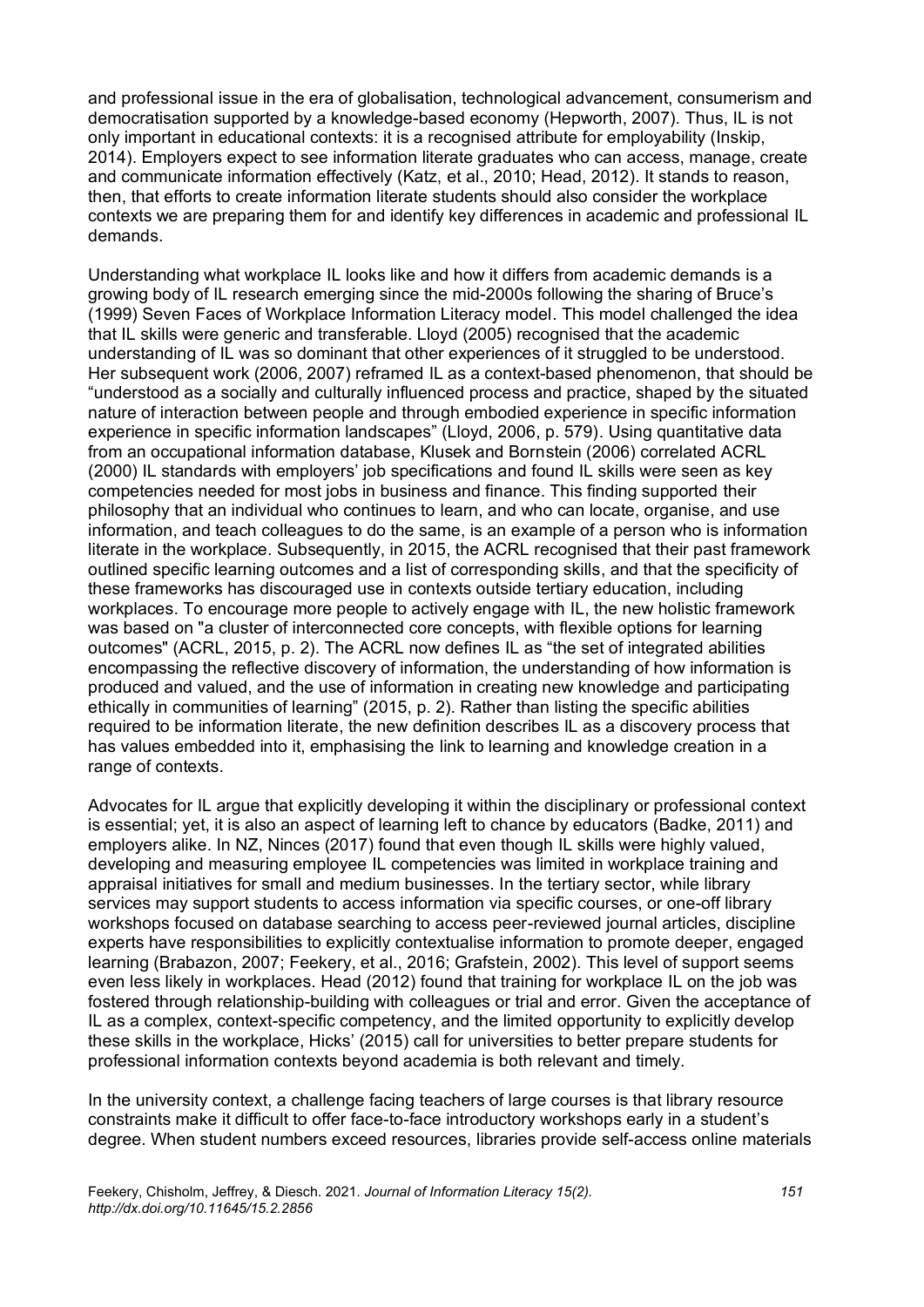disconnected from the discipline or immediate task. Alternatively, courses may offer a generic library lecture without immediate hands-on practice, which can reduce student engagement and information retention. The assumption that IL can be developed through such generic measures demonstrates that some educators hold a narrow definition of the concept and it maintains a remedial learning focus, rather than "a whole way of thinking about information and its use" (Badke, 2010, p. 132). To effectively enhance students' IL capability, Meyer et al (2008) argue that collaboration between teachers and librarians is essential when embedding IL instruction into students' learning experiences. Such instruction should focus on critical thinking and evaluation, and be contextualised through content and assessment so students see its value, relevance and importance as they become independent lifelong learners (Andretta, 2006; Bruce, 2008; D'Angelo, 2002; Godwin, 2006; Martin, 2013; Secker & Coonan, 2013).

This paper reports on a successful project collaboration between Angela (a communication lecturer, non-librarian IL researcher and 'academic champion' for IL) and three university business librarians (Katherine, Carla and Fiona) to create an online learning module centered on professional information sources for a large first-year business communication course. The module was designed to explicitly embed IL to develop students' ability to identify different business information source types, search databases and Google efficiently, and evaluate information for quality and relevance. Students' understanding and application of the module content were measured at four points in the course: 1) an immediate reflective survey, 2) a follow-up workshop activity, 3) a sources consulted appendix in the team assessment, and 4) a final assessed reflection on learning. The paper shares our observations of student IL performance following the module completion. It challenges teachers and librarians to consider ways they can collaborate to embed IL skills development into disciplinary courses, to smooth the transition into tertiary learning and enhance lifelong learning capability.

## **2. Background**

The collaborative project outlined in this paper was part of a larger participatory action research project focused on focused on enhancing students' IL development in the transition from secondary to tertiary learning. The *Information Literacy Spaces* project fostered collaborative partnerships between teachers and librarians to develop innovative and enduring ways to embed IL into disciplinary classroom contexts in senior secondary school and tertiary institutions (see our project website *https://informationliteracyspaces.wordpress.com/* for further information). The various projects are quality examples of successful collaborations to enhance students' IL capability that McGuinness (2007) identifies, but rather than approaching IL as a problem to be solved, we recognized that IL is an essential competency for secondary and tertiary learning success and beyond.

At the outset of this project, we needed to ensure that participating librarians and teachers shared a common understanding of what the researchers meant by IL and how it was framed within specific disciplinary contexts. We wanted a definition that captured the cognitive demand needed for students to engage deeply with information and determine quality in the abundance of information they are exposed to online. A key theme emerging in holistic understandings of IL is the increased focus on the connection between information and critical thinking to support the research and learning process (ACRL, 2015; Bird, et al., 2011; Bruce, 2008; Coonan, 2011; Ladbrook & Probert 2011). Critical thinking is recognised as purposeful, reasoned, and goaldirected learning to support problem-solving and decision-making (Phillips & Bond, 2004). In making this connection, Weiler (2005) argues that "critical thinking is crucial to the learning process, to cognitive development and to effective information seeking" (p. 47). Because critical thinking is essential for determining the value of information and using it effectively (D'Angelo, 2002; Godwin, 2006; Phillips & Bond, 2004), it is a primary concern for university students and educators.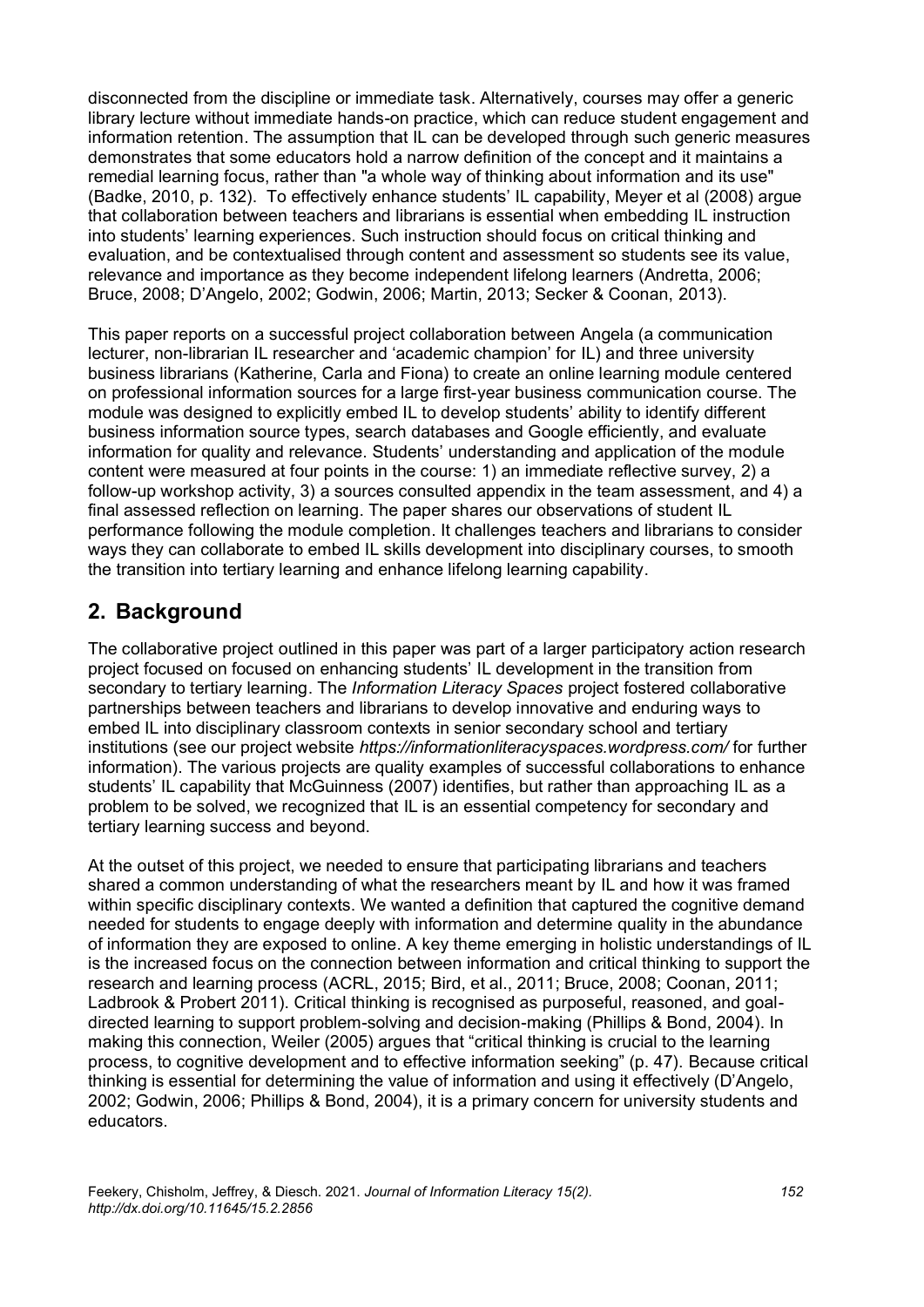To develop our shared understanding, Angela created the Feekery Information Literacy Model (Feekery, 2016) and the following holistic IL definition to place it at the centre of learning and guide our research project:

Information literacy involves the processes, strategies, skills, competencies, expertise and ways of thinking which enable individuals to engage with information to learn across a range of platforms (both digital and traditional learning environments), to transform the known, and discover the unknown (Feekery, 2016).

### **2.1 Context**

The context for the online IL learning module is a first-year compulsory course in a Bachelor of Business degree in New Zealand. Angela designed and regularly coordinates the course, which is offered concurrently internally and online with a combined cohort of 500-800 students per semester. As one of the eight compulsory courses students usually take in their first year of study, it is ideally positioned to offer explicit IL instruction early in our students' learning journey. The IL module is embedded as a key topic alongside other content (rather than an add-on), which means it is integrated into the curriculum regardless of who is coordinating the course, overcoming the challenge of the 'academic champion' (McGuinness, 2007). Angela also wrote a chapter about engaging with information and research that complements the online learning module in the textbook she co-authored specifically with her course in mind (Lawson et al., 2019).

# **3. Collaboratively designing the IL online learning module**

When students enter university, they learn about the importance of engaging with scholarly texts, specifically journal articles, to learn the 'language' of their academic discipline. In a business communication context, students also engage with quality professional information to extend their knowledge of successful business practice. Such sources are commonly accessed via the internet or specific business databases and may not undergo the formal peer-review processes valued in academic publishing contexts. Therefore, it is essential to create meaningful ways to support students' academic *and* professional IL development so they can succeed in their studies and make informed decisions as future professionals.

Effective source selection centres on determining a source's relevance for a particular task and knowing what to reject (Head & Eisenberg, 2010). Therefore, students need to develop effective ways to evaluate information, especially due to the complexity and abundance of online information and the difficulty students have in determining its validity and credibility (Brabazon, 2006; Coonan, 2011). Brabazon (2006) argues that universities need to (re)teach how to evaluate quality to limit unquestioning selection and acceptance of information sourced via Google. She stressed that "finding information is not synonymous with understanding information" (p. 163) and increased access to information does not necessarily promote high quality research and writing. Badke (2020) also points out the dangers of the flat, artificially connected search results devoid from any context. As the volume of online information continues to increase, students' random internet searching and source selection based on accessibility will remain key concerns for tertiary educators.

In creating the module, we drew on learner-focused pedagogy (Biggs & Tang, 2011; Feekery et al., 2016; Huba & Freed, 2000; Weimer, 2003), which emphasises the importance of connecting to real world relevance when creating learning tasks and using experiential and reflective learning and assessment opportunities. To encourage student engagement, we highlighted the importance of informed decision-making based on best practice and good research. We emphasised that learning these skills would benefit both their academic learning now (immediate relevance) and their future professional practice and reputation (future relevance).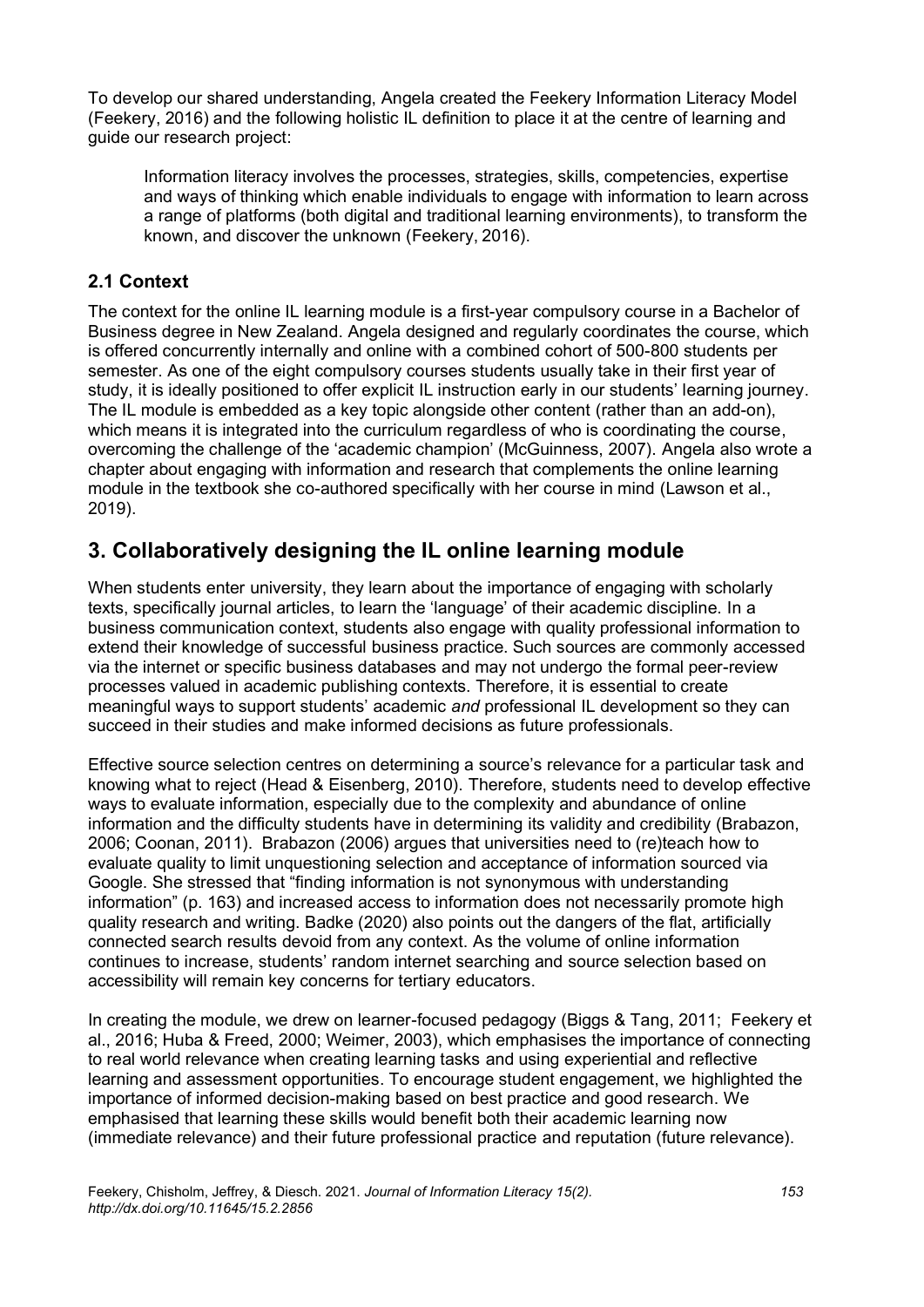To measure the effectiveness of the model, we used the action research 'plan, act, observe, reflect' cycle (McNiff & Whitehead, 2011; McKay & Marshall, 2001) to implement the model and make required changes prior to the second semester delivery.

## **4. Implementing the online learning module**

The online learning module, *Exploring Professional Information Sources,* is the focus of one week's instruction to enable students to develop their capability to identify, access and evaluate quality professional sources for both current academic tasks and future employment demands. We focused on professional information as another course was focusing on scholarly information including engaging with journal articles and understanding APA citation conventions. It is important to know what else is being done within the full curriculum around IL development to ensure any interventions are extending, rather than repeating, related learning opportunities.

Students watch a recorded lecture broadly focused on research, source use in academic and professional work, critical thinking, argument, logic and persuasion. The learning module is then provided as a three-part Moodle lesson.

### **4.1 Part 1 – Understanding professional information sources**

Part 1 explores professional information sources. Fiona created a table of different source types that inform business practice (for example, annual reports, ethical/corporate social responsibility reports, trade magazines and professional blogs/podcasts). The table identifies the source type, describes the source with an overview of its function in business, and indicates where to find and access these sources, with relevant links to with relevant New Zealand and Australian examples. We then outline the difference between formal and informal documents and the purpose and function of professional information created and/or used by customers, companies or investors.

## **4.2 Part 2 – Finding information**

Part 2 focuses on finding information. We start by warning about the dangers of relying on the first few Google results given that our information searches are manipulated by algorithmic gatekeepers we have no control over. We share Eli Pariser's (2011) TED talk *'Beware of the Filter Bubble'*, which explores the challenge of finding unbiased and unpersonalised search results within our personalised information bubble based on browsing history, 'likes' and other online behaviours. While the impact of filter bubbles on information consumption is being debated (Dubois & Blank, 2018; Leetaru, 2017), students need to be aware that this phenomenon may be influencing their search results and consider this when searching for quality professional information online.

The section then introduces ways to search three library databases Katherine determined were most relevant to business students. We recognised that students lose access to their institution's search tools once they leave tertiary study and are faced with the daunting task of finding quality information on the web, where anyone can publish anything, and misinformation and fake news is rife. Therefore, we also provide links to public library websites and online databases accessible outside the university context, including Business and Industry Online Resources and Digital Resources. Given professionals will frequently use Google (and often prefer this over other databases), we share hints on how to filter and narrow results lists and introduce Google Scholar as a way to access academic texts post-graduation (with the paywall limitation explained).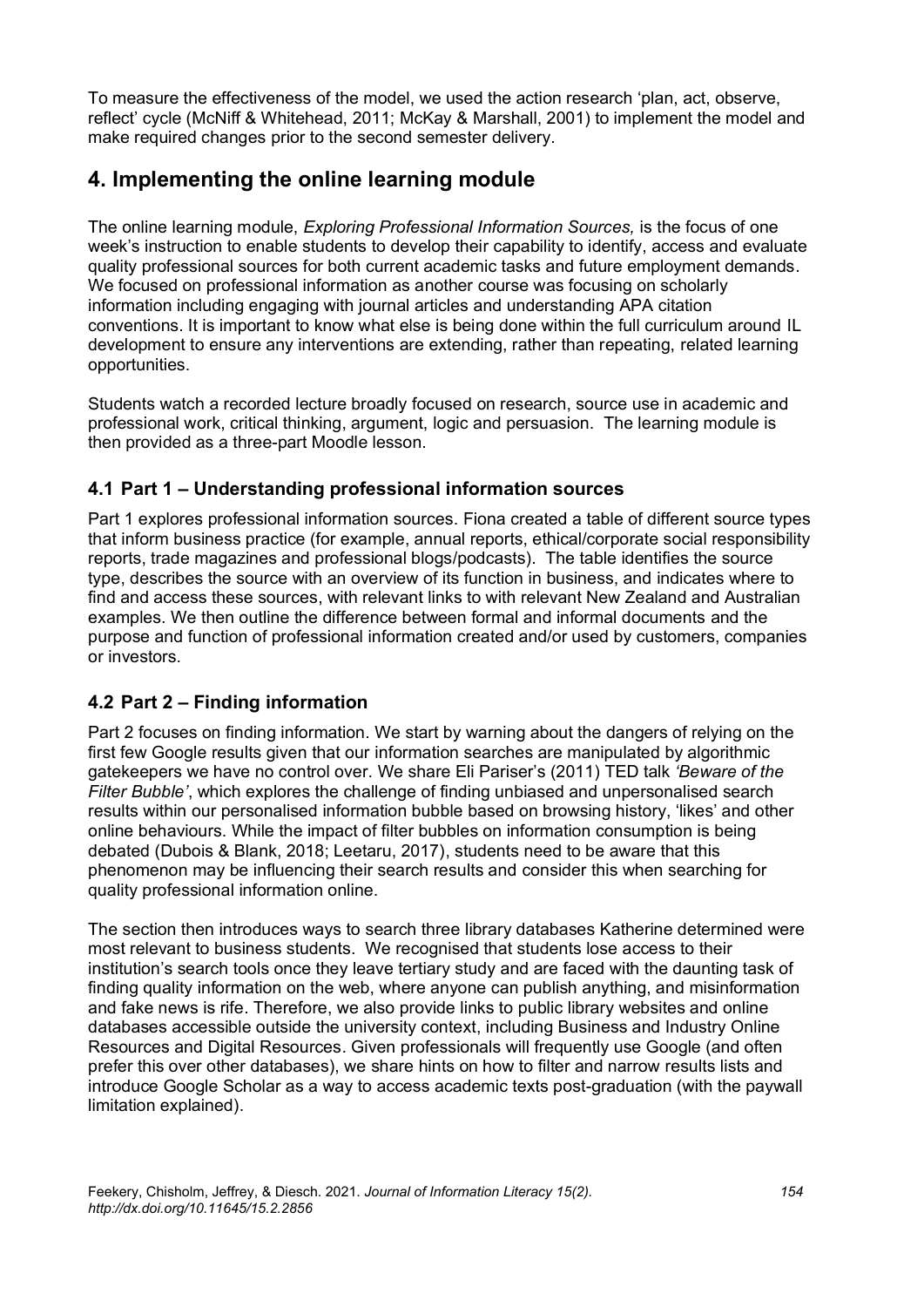We then explain how to create meaningful keyword searches using keywords relevant to their assignment topic. We link to existing library videos and resources, so this does not involve creating any new materials. Directing students to such resources within the course encourages them to access resources they may otherwise bypass or not know how to find independently. Finally, we offer advice on 'next' steps should they find they have too few, too many, or irrelevant results.

### **4.3 Part 3 – Evaluating information**

Part 3 connects to evaluating information. We explain that carefully considering source selection is essential in an information environment where anyone can write and post anything, and where filter bubbles and echo chambers (Grimes, 2017) bounce our own ideas back at us. Angela's research found students focus on ease of access and content over quality when selecting information (Feekery, 2013). They also may not consider the information context, intended audiences, or author bias in information.

Evaluating information effectively means considering a range of quality indicators and weighting each accordingly. Checklists can support this process; for example, the Evalu8it Website (Harris, 2018) and the CRAP [Currency, Reliability, Authority, Purpose] test (Orenic, 2008) encourage students to consider various evaluation factors. However, we recognise that critical information literate learners need to engage in a deeper information evaluation process than these tick-box checklist approaches foster (Feekery & Jeffrey, 2019). As many sources will not meet all quality indicators, students must consider their research purpose and information needs within their information search context.

To support students' evaluation capability, Angela and Carla developed the *Rauru Whakarare Evaluation Framework* (RWEF), an indigenous-informed framework that introduces students to a new way of thinking about information evaluation (Feekery & Jeffrey, 2019). The holistic spirituality of the five embedded Māori (indigenous people of NZ) concepts (Whakapapa – Background, Orokohanga - Origins, Mana – Authority, Māramatanga – Content, and Aronga – Lens) creates a more meaningful approach to evaluation than Western linear concepts allow. For example, unlike Authority that is demanded or received by position or qualification, Mana has to be given by those who value the person in an authoritative position. When you cite a person's work, you are giving them Mana. Similarly, while Content connects to *what* the source contains, Māramatanga means enlightenment, and therefore shifts the focus to *how* the content informs understanding or enhances knowledge. A mini-recorded lecture and detailed written descriptors are provided to unpack these concepts and their role within a holistic evaluation process (available on our research website:

*<https://informationliteracyspaces.wordpress.com/rauru-whakarere-evaluation-framework/>*). When using the RWEF as a guide to find, select and evaluate information, students are encouraged to explore these interconnected evaluation factors, rather than a series of disconnected yes/no questions.

This evaluation framework has now been adopted in our library's general introductory workshops, so should our students be taken to the library with an elective course outside the Business School, the messaging around effective source evaluation is consistent. It is revisited in the other compulsory paper in the business degree focusing on evaluating journal articles mentioned earlier. It has also been requested for use by several secondary schools and other tertiary institutes throughout NZ, indicating the value of bringing indigenous ways of knowing into mainstream learning contexts.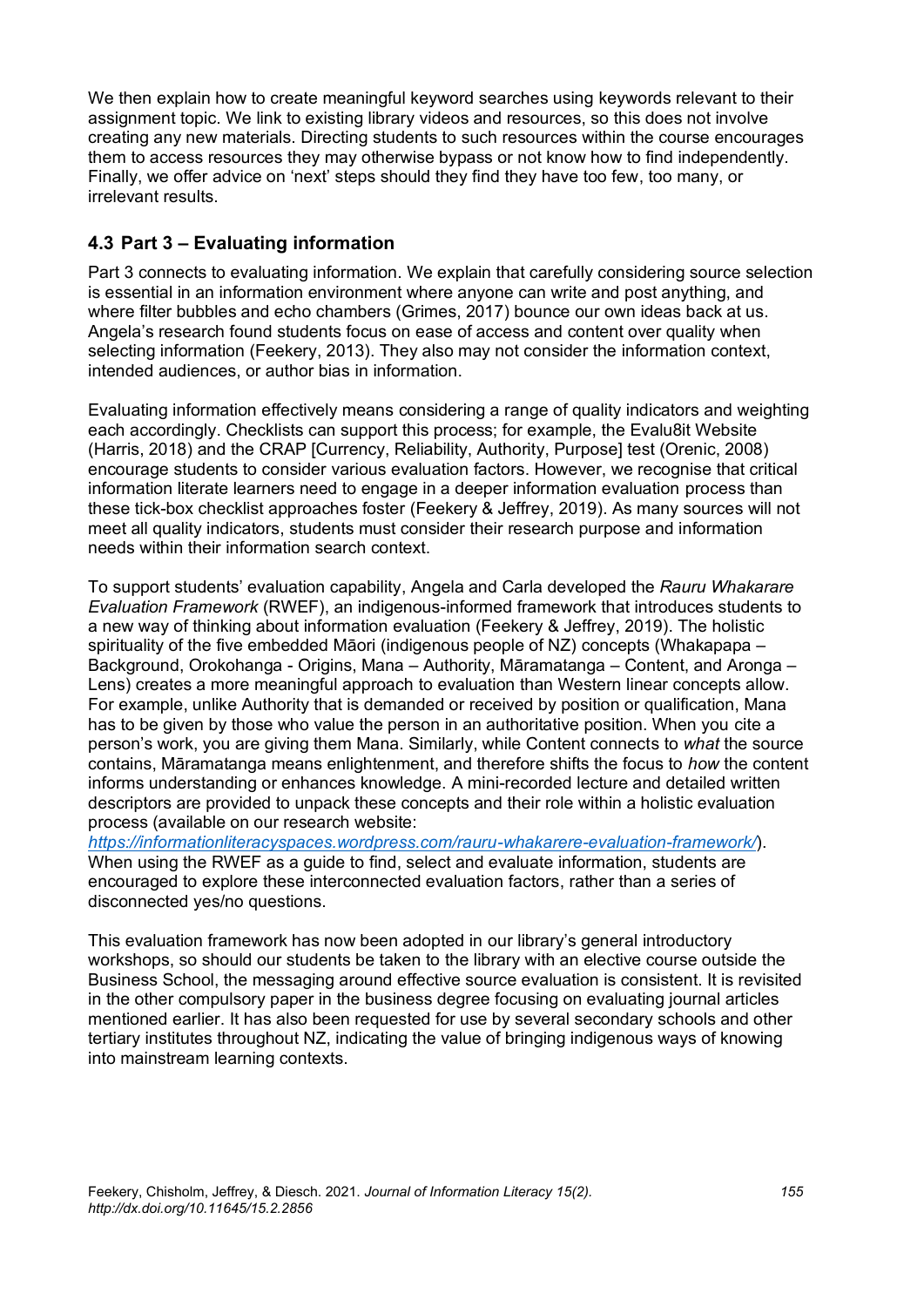# **5. Measuring outcomes: Students' IL understanding and application**

Teachers are often concerned that students focus on assessment over learning (Weimer, 2003). Therefore, we connected to learning at four points following the online learning module completion: a reflective task, a follow-up workshop activity, and two different assessment tasks. As part of the larger research project, we gained student consent to analyse their reflections and assessments from both 2018 semesters.

#### **5.1 Point 1: Understanding the content – compulsory reflective survey**

After finishing the module, students complete a compulsory activity to ensure they immediately reflect on what they learned (the course has a series of compulsory activities students must complete as a pass/fail component. If they fail to complete at least 7/10 tasks, they fail the course. Given students can miss three, we can't guarantee all will engage with the online learning module). Completion rates for the online module have increased over four consecutive semesters. Statistics in Semester 1, 2018 were disappointing: 68% for distance students and 40% for internal students. From Semester 2 onwards, we explicitly emphasised the value of being information literate for both the final assessment task and students' future learning. By Semester 1, 2019, the completion rate was notably higher with 74% of internal students completing the task. For distance students, 73% of Semester 1 students completed the task and, in Semester 2, 76%, the highest completion rate of all ten compulsory tasks that semester. This percentage aligns with the number of students who successfully completed the course.

The reflective survey poses five questions designed to highlight students' understanding of key concepts covered in the module (see Table 1). While the depth of reflection varied, we are satisfied that most students who completed the survey had engaged with the module content and did not just enter random, uninformed thoughts.

| $\frac{1}{2}$                                                                                                                                                             |                                                                                                                                                                                                                                                                                                                                                                                                                                                                                                                                                                                                                                          |  |
|---------------------------------------------------------------------------------------------------------------------------------------------------------------------------|------------------------------------------------------------------------------------------------------------------------------------------------------------------------------------------------------------------------------------------------------------------------------------------------------------------------------------------------------------------------------------------------------------------------------------------------------------------------------------------------------------------------------------------------------------------------------------------------------------------------------------------|--|
| Question                                                                                                                                                                  | Sample 1                                                                                                                                                                                                                                                                                                                                                                                                                                                                                                                                                                                                                                 |  |
| Question 1 - Source<br>Types: Identify useful<br>information source<br>types (academic and<br>professional) are you<br>likely to use for your<br>Team Report?             | Journals, trade magazine articles from the IT industry and<br>also a bit of generic internet searches to see what is out there<br>both internationally as well as NZ. This is in order to give us a<br>variety of different tools to choose from in order to pick the<br>best one for our team. Given the power of the web and<br>seamless accessibility of tools online, we don't want to limit<br>ourselves to being country-specific.                                                                                                                                                                                                 |  |
| Question 2 -<br><b>Professional</b><br><b>Information Sources:</b><br>What is the difference<br>between formal and<br>informal sources of<br>professional<br>information? | Formal sources of information are factual, regulatory such as<br>legal, and often follow set conventions as to presentation and<br>content. The language is objective and non-emotive: a<br>statement of facts such as business reports or annual<br>financial statements produced by an organisation. Informal<br>sources of information, although also official, are created by<br>the consumer, customer or other stakeholder with different<br>purposes for the same information, across a range of users.<br>There is no set style, language or convention used because<br>the purpose is different for different target audiences. |  |
| Question $3 -$ Finding<br><b>Information: What</b><br>have you learned about<br>creating keyword                                                                          | A lot! You don't always find what you are looking for!<br>Narrowing the search through key words is crucial. You can<br>use sentences or key words but not all search engines<br>behave the same way and you end up with irrelevant articles<br>that you did not ask for. Some of the tips I tried were using the                                                                                                                                                                                                                                                                                                                        |  |

**Table 1:** Reflective survey questions and sample answers

**Compulsory Workshop Activity – Reflective Survey**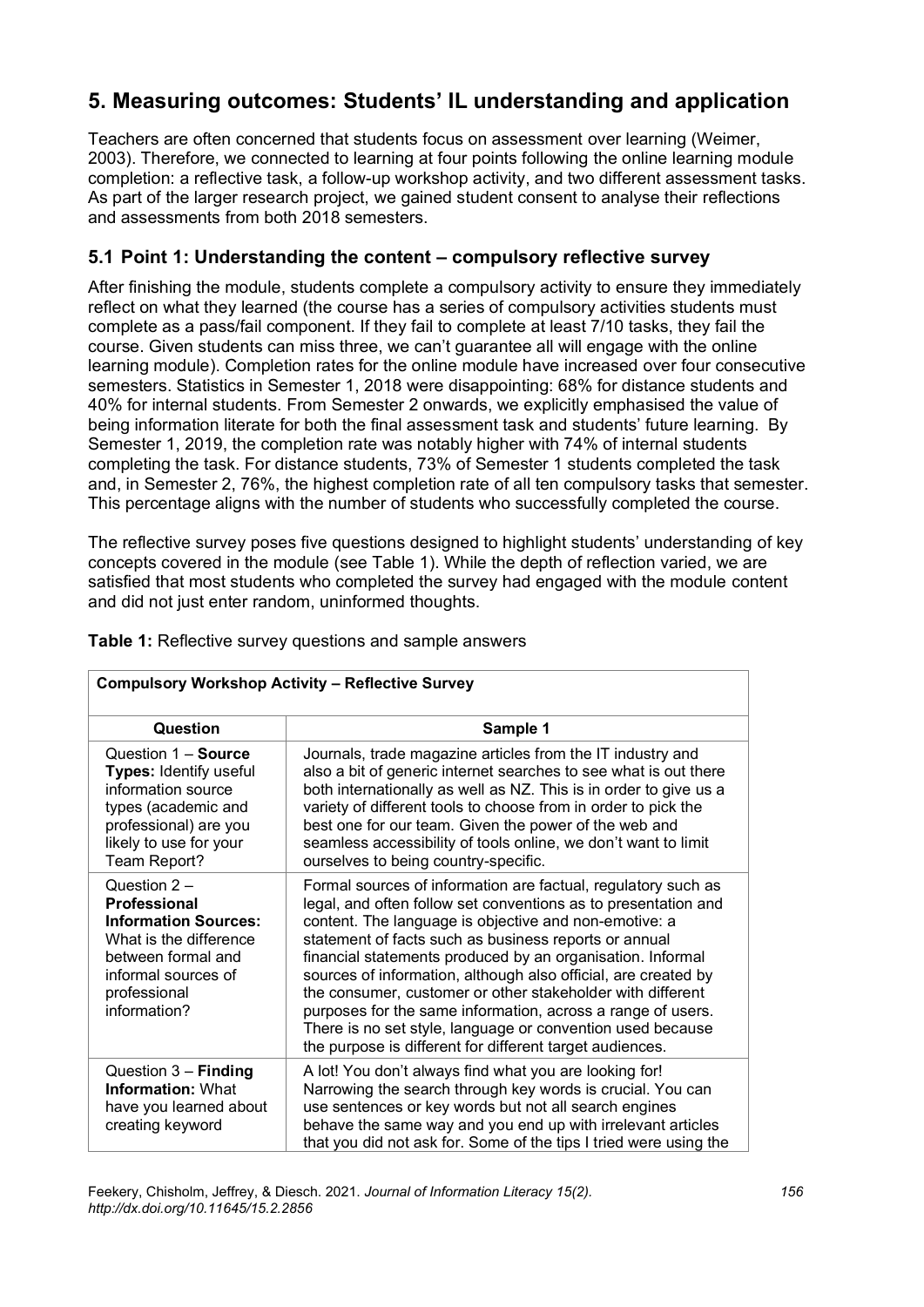| searches in<br>databases?                                                                                                                                                                                                                                                                                         | "advanced search" feature when the result produced too<br>many articles. Other methods I used were using multiple key<br>words separated by a "," or a "+" or an "OR" or a colon or semi<br>colon (depending on the site). I also found it useful to search<br>the key word in the title only or in Title and abstract only. This<br>helped tremendously in narrowing the search down to<br>meaningful articles. This is because a word like<br>"communication" is too wide and the search results are vast. I<br>also tried putting common phrases in "" but found that my<br>other tactics were good enough for narrowing the search.                                                                                                                                                                                                                                                                                                                                                                                                                                                                                                |
|-------------------------------------------------------------------------------------------------------------------------------------------------------------------------------------------------------------------------------------------------------------------------------------------------------------------|----------------------------------------------------------------------------------------------------------------------------------------------------------------------------------------------------------------------------------------------------------------------------------------------------------------------------------------------------------------------------------------------------------------------------------------------------------------------------------------------------------------------------------------------------------------------------------------------------------------------------------------------------------------------------------------------------------------------------------------------------------------------------------------------------------------------------------------------------------------------------------------------------------------------------------------------------------------------------------------------------------------------------------------------------------------------------------------------------------------------------------------|
| Question $4-$<br><b>Searching Google:</b><br>What are some of the<br>hints you can use to<br>narrow your searches<br>in Google?                                                                                                                                                                                   | Google handles sentence searches quite well. I found the<br>"any time" filter quite useful to put a date limit on what I want<br>to look for. The country filter is also a good feature.<br>Additionally, depending on what you are looking for, the<br>images or video search is good. For e.g. I am looking for<br>some shelving for my living room and couldn't think of the<br>word to describe what I wanted. When I went to images and<br>looked at pictures of shelves, I realised that in the "furniture<br>world", it is called modular shelving! From the image I was<br>able to click through to places I can buy it from. Awesome!<br>There are also news and search options so again, if I'm<br>looking for something that is newsworthy, then I know that I<br>can just search in "news" - A bit like the SKY TV function -<br>either search through all programmes or specific categories<br>i.e. news or movies or entertainment etc. I did not know about<br>the .co.nz and .org.nz after the keyword function. Very handy<br>and I will be using it more.                                                            |
| Question 5 - Source<br><b>Evaluation: Write an</b><br>overview of how to<br>evaluate sources using<br>your understanding of<br>the Rauru Whakarare<br><b>Evaluation Framework</b><br>- Whakapapa<br>(Background),<br>Orokohanga (Origins),<br>Mana (Authority),<br>Māramatanga<br>(Content) and Aronga<br>(Lens). | Given the amount of information available, even though<br>relevant, the Rauru Evaluation framework helps to narrow<br>down what you eventually decide to use. The source should<br>be credible as well the author of the piece. Information on the<br>authors and their credentials help to eliminate articles that are<br>not credible. Other clues to the author's credibility are the<br>grammar and language used. The main website, publication<br>or organisation should also be looked at for reputation and<br>credibility. Background on the source - why it was created<br>and for whom and geographical coverage would indicate<br>relevance for what I'm searching up. I tend to look up the<br>references used by authors at the end of the article to get a<br>sense of the evidence used by them. The content itself should<br>be easy to understand and provide insight into my research.<br>For this, depth of information and balanced arguments assist<br>with providing meaning to my research. It is also important<br>that the author has looked at the topic objectively and from<br>more than one perspective. |

#### **5.2 Point 2: Applying the skills – workshop activity**

In the workshop following the online module completion, we revisit the RWEF by asking students to search Google for a source for their upcoming team report and apply the framework to determine the source's quality and relevance. Through this activity, tutors can identify students struggling with the learning module ideas. Students participate in small group discussions where those who did understand could share their insights with those who needed further explanation. We recognise that, rather than delivering the online learning module content as a one-off task, revisiting its key ideas at multiple stages is enables deeper learning.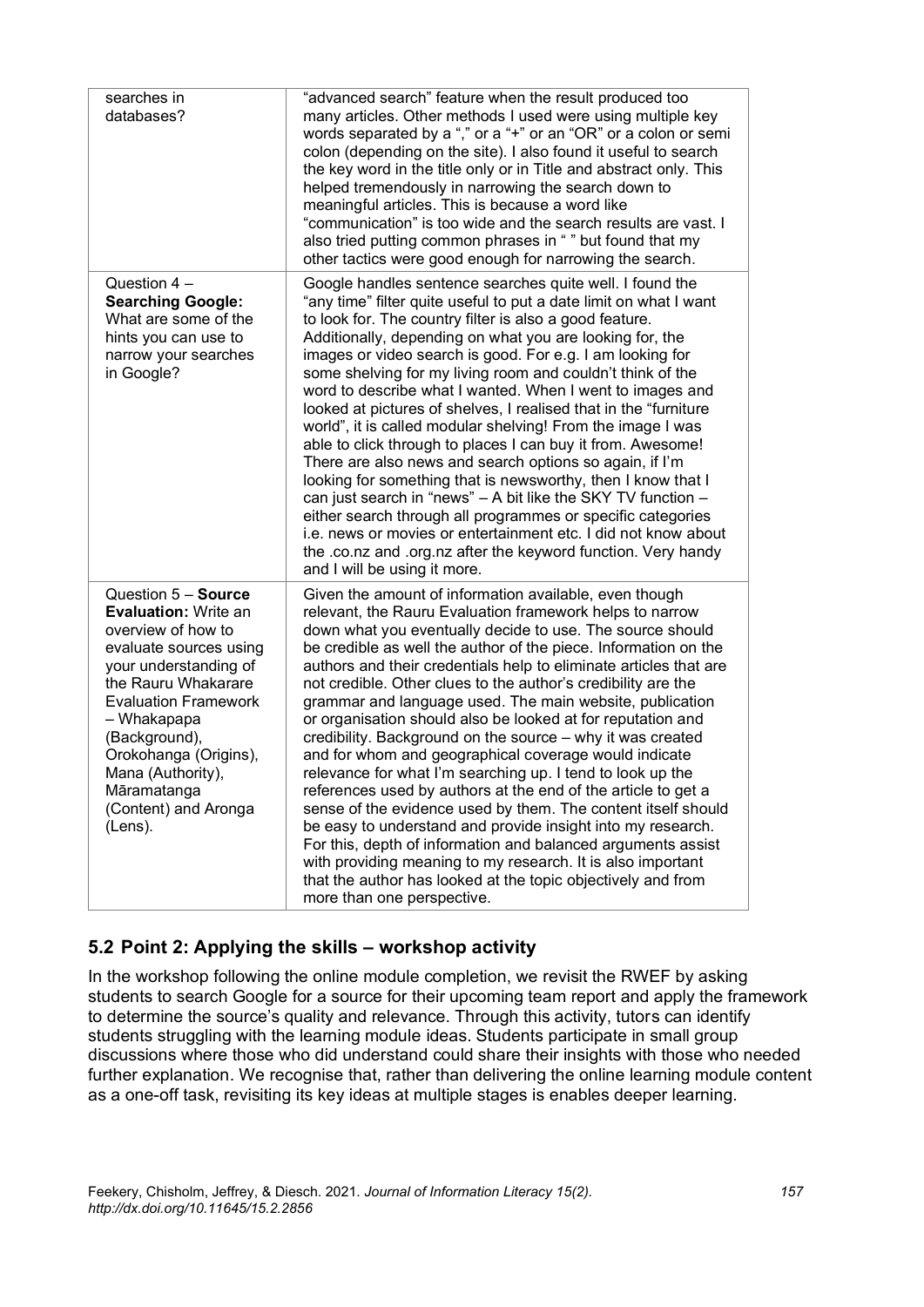#### **5.3 Point 3: Justifying source selection – Sources Consulted reflective assessment**

Connecting the task to 'real world relevance' is essential: students are told that, while they may not be required to use APA in business reporting, they will need to clearly justify their information choices should a manager or client wish to review the information for themselves. The 'Sources Consulted' document appended to the virtual team report (the key group assessment output) requires students to justify sources they selected to inform the report discussion, analysis and recommendations . Through this assessment component, we determined that students were applying the learning module knowledge in practice. As shown in the Table 2 example, students were able to:

- accurately identify sources types;
- provide a clear justification for the inclusion of the source based on the RWEF concepts; and
- outline the contribution each source made to their analysis.

There was evidence that students were actively using evaluation metalanguage both in English (for example credibility) and Māori (for example Mana) to justify their source selection (see 5.4).

| Table 2: Sources Consulted entry example |
|------------------------------------------|
|                                          |

| <b>Criteria</b>                                                                                                                                            | Source 1                                                                                                                                                                                                                                                                                                                                                                                                                                                                                                                                                                                                                                                                                                                                                                                                                                                                                                                                                                                                                                                                                                       |
|------------------------------------------------------------------------------------------------------------------------------------------------------------|----------------------------------------------------------------------------------------------------------------------------------------------------------------------------------------------------------------------------------------------------------------------------------------------------------------------------------------------------------------------------------------------------------------------------------------------------------------------------------------------------------------------------------------------------------------------------------------------------------------------------------------------------------------------------------------------------------------------------------------------------------------------------------------------------------------------------------------------------------------------------------------------------------------------------------------------------------------------------------------------------------------------------------------------------------------------------------------------------------------|
| Source Identifier (Put the title<br>of the source here.)                                                                                                   | Cloudwards                                                                                                                                                                                                                                                                                                                                                                                                                                                                                                                                                                                                                                                                                                                                                                                                                                                                                                                                                                                                                                                                                                     |
| Source Type (What type of<br>information source is it?)                                                                                                    | Website                                                                                                                                                                                                                                                                                                                                                                                                                                                                                                                                                                                                                                                                                                                                                                                                                                                                                                                                                                                                                                                                                                        |
| <b>Accessed From (Where did</b><br>you find it?)                                                                                                           | https://www.cloudwards.net/review/google-drive/                                                                                                                                                                                                                                                                                                                                                                                                                                                                                                                                                                                                                                                                                                                                                                                                                                                                                                                                                                                                                                                                |
| <b>Evaluation Considerations</b><br>(Strengths and Limitations)<br>(How did you evaluate the<br>source quality? Why did you<br>choose to use this source?) | The source was evaluated using the Rauru Whakarare<br>Evaluation Framework. This source was chosen for both<br>quality and comparison reasons to Google Drive.<br>- Very recent article - 12.02.19.<br>- The Author is Branko Vlajin and his profile is listed and<br>respectable.<br>- Website looks professional and reputable.<br>- Spelling and grammar are accurate.<br>- The topic is well covered and is balanced.<br>- Very easy to navigate.<br>- Gives a lot of insight into Google Drive as a whole and<br>helps to add value to my arguments.<br>- The site sends mixed messages – on one hand it says all<br>opinions are their own and they only rank the best as<br>highest, but it also states they are paid by companies<br>they rank. There is therefore the possibility of a biased<br>opinion.<br>- No weaknesses or assumptions mentioned.<br>- The site does a lot of this kind of research so is quite<br>experienced in fairly ranking the sources and not trying<br>to benefit or disadvantage the author or reader.<br>- The source appears to be created with the purpose to inform |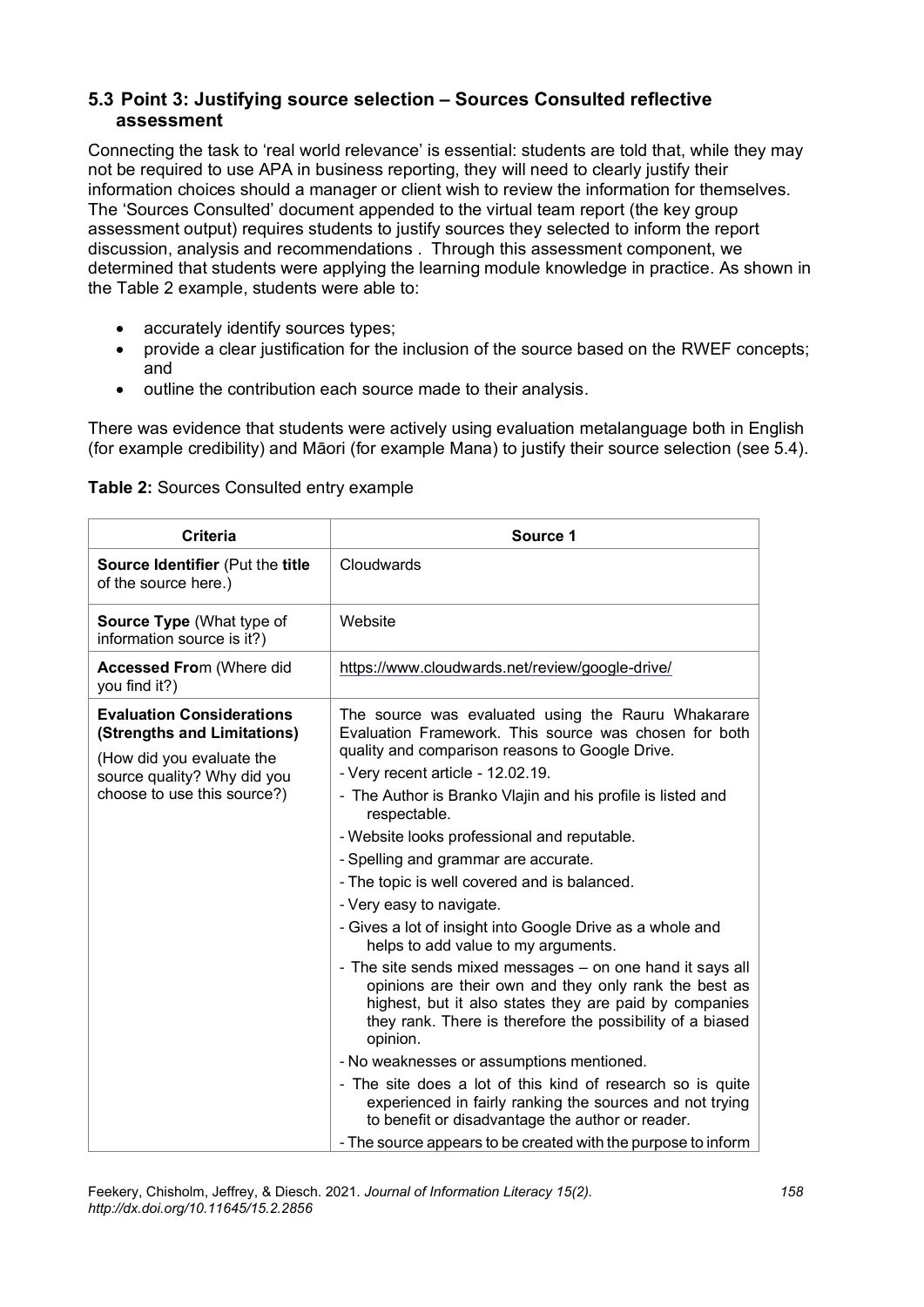|                                                                                                                                                                                             | anyone interested about whether Google Drive is good or<br>not.                                                                                                                                                                                                |
|---------------------------------------------------------------------------------------------------------------------------------------------------------------------------------------------|----------------------------------------------------------------------------------------------------------------------------------------------------------------------------------------------------------------------------------------------------------------|
|                                                                                                                                                                                             | - The source doesn't appear to be peer reviewed.                                                                                                                                                                                                               |
|                                                                                                                                                                                             | - While there isn't a reference list as such sites are<br>referenced throughout the text to back up arguments.<br>Arguments are also backed up by user experience.                                                                                             |
| <b>Contribution to your Analysis</b><br>(How did this source contribute)<br>to your understanding of the key<br>communication tasks and the<br>selection of tools you are<br>recommending?) | This source really helped me to weigh up whether Google<br>Drive was a good option for creating and sharing documents.<br>It clearly outlined what it was along with pros and cons and it<br>was a great source to help me start making decisions about<br>it. |

#### **5.4 Point 4: Reflecting on information use experiences**

The virtual team task ends with a reflective response to eight questions connected to the team communication learning experience, including a specific IL general question: *How did you apply what you learned about accessing and evaluating quality information sources for this task?* Responses made direct reference to aspects of the online learning module.

The data from consenting students (n=200) was coded to identify: 1) specific databases being used, 2) explicit reference to the RWEF and/or its concepts, either in Māori or English, and 3) use of general evaluation metalanguage (bracketed numbers represent at least one specific mention of the concepts in a student's response).

When finding and accessing information, library databases (64) were mentioned more frequently than Google Scholar (28) or Google (31), indicating that students felt capable of finding quality information through the library databases rather predominantly using the internet. Sixty-four students directly indicated they used the RWEF as a whole to determine source quality. Sixteen students used the Māori terms and all five criteria were mentioned in these students' responses. For students who used the English terms, content (28) appeared most often, followed by authority (22), background (17), origins (16) and lens (13)

In all responses, students used the metalanguage of evaluation to outline how they determined a source's usefulness (see Figure 1). While specific RWEF terms may not be being used by some students, keywords embedded within the framework are being considered. Author and date were most commonly mentioned, followed by bias, credibility, quality and relevance. Scholarly and peer-reviewed sources were mentioned, and accuracy was seen as important, particularly when engaging with online information. These data show us that, in future offerings, we need to be more explicit about asking students to consider the context of information and currency in terms of the value the source brings to building disciplinary knowledge, and not just the date.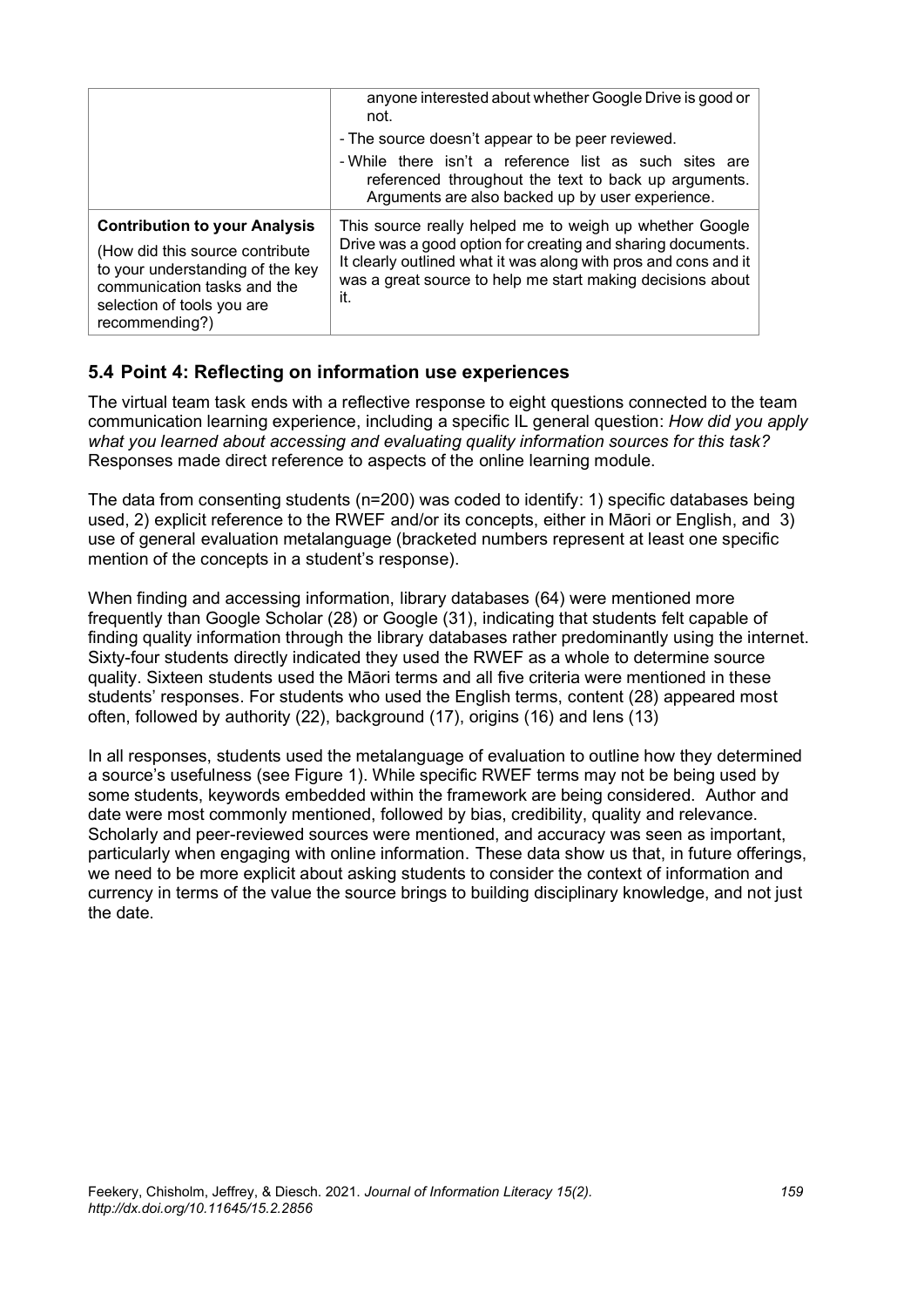

#### **Figure 1:** Use of evaluation metalanguage in student responses

Student responses showed that recognising different source types and applying the evaluation process was now a more explicit part of their research processes.

**STUDENT 1 -** *I learnt that finding quality sources is very important as it allows you to make informed and carefully researched conclusions. I tried to find either professional or academic sources, as I learnt that these are peer reviewed and therefore the most reliable. I looked for reports, product descriptions, product reviews and blogs. What I found hugely beneficial were product reviews as they allowed me to gain insight into the strengths and weaknesses of each tool. They also gave detailed user reviews that helped my team to create our recommendations. When evaluating these product reviews, I considered the purpose of the source, who it was created by and who it was created for. This helped me to determine how useful the source was and what information it would provide me with.*

One student indicated that the new evaluation process developed her skills in finding quality information and enabled her to support teammates when they selected dubious sources for the team assessment.

**STUDENT 2 -** *I learnt that not all online sources are credible. I now have more skills in obtaining scholarly sources and evaluating their use. This proved advantageous for me when writing our team report as when I was required to provide evidence of my research, I was able to provide peer reviewed research that supported my work. Moreover, when I was required to edit our team report, I was able to identify that there were some sources within our report that were not scholarly or quality. Some authors had quoted websites that did not have a strong credibility, such as Wikipedia, and I was able to identify and suggest alternative sources of information to support the author's section. This exercise has made me appreciate the difference that a credible source makes within a research project and how having strong sources justifies my answers and shows readers that I have reasoned beliefs behind my claims.*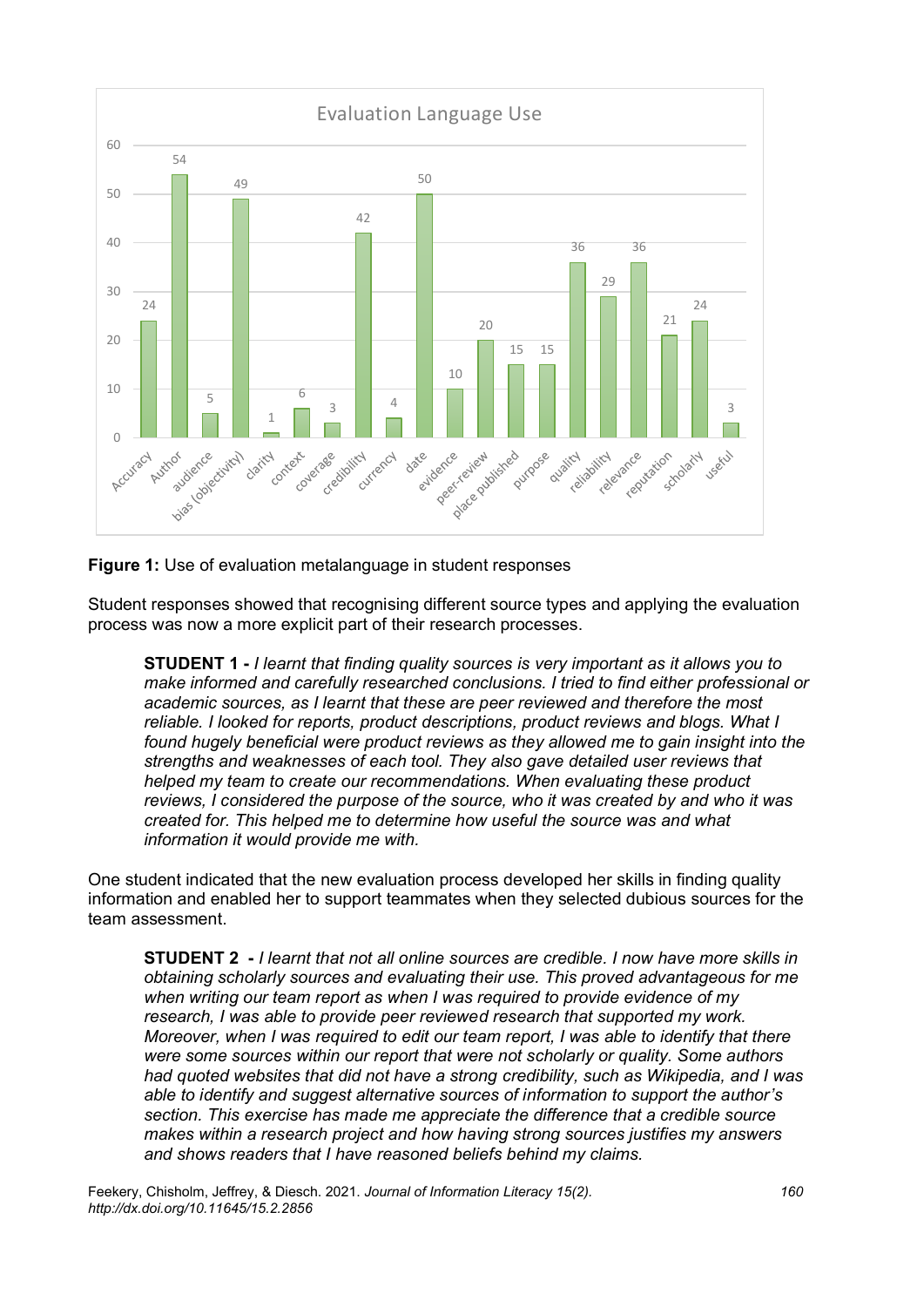For more experienced students taking the first-year course later in their degree, the evaluation framework was identified as a valuable tool for making a previously implicit process more explicit.

**STUDENT 3 -** *The Rauru Whakarare Evaluation Framework provided a logical structure to questions I already ask myself when evaluating information. Often my source evaluations take place at an almost unconscious level, so the framework made my evaluative thinking more explicit, and more conscious, which I feel make me think more deeply about my choices of source. This resulted in my written evaluation having a strong logical flow.*

Reviewing the reflective responses allowed us to identify misunderstandings and refine the learning module as part of the action research process. Common misunderstandings were addressed in subsequent workshops and assessment feedback. For example, several students indicated they trusted organisational sources, like Microsoft websites, because they are reputable professional organisations, but they failed to identify the inherent commercial bias organisational information outlining the benefits of their products.

## **6. Lessons learned**

Teachers can support their students to become critical information users within their disciplinary context; they cannot leave IL development to chance. They can meet this responsibility by collaborating with librarians to explicitly weave IL skills development into coursework and assessment, particularly in first-year courses as students transition into the demands of tertiary learning. This involves having an understanding of the broader learning context students are engaged in so that these skills development opportunities can be targeted and enhanced rather than repeated across the curriculum. Academics also need to recognise that we are preparing students for the future professional careers alongside their academic success. Developing an understanding of the professional information demands our students will face can inform our focus when creating IL learning opportunities.

In this paper, we have shared how a Communication lecturer and three business librarians collaborated to develop an online learning module to enhance students' IL capability for a class of 500+ first-year business students studying internally or at a distance. The collaboration lifted the burden of creating all course materials off the shoulders of the teacher. We combined our experience and expertise to produce a learning resource that encouraged students to explore professional information sources and develop strategies to identify different ways of accessing information, recognise different source types, understand their purpose, and evaluate their quality and relevance to their information need.

The embedded reflective learning opportunities ensured that students had explicit opportunities to apply and reflect on their research practices more than once after completing the learning module. The assessments and reflective responses indicated that students knew the importance of making informed information choices for both their academic learning and future professional lives. Many students were confident using evaluation metalanguage in reflective assessments four weeks after the online learning module was completed.

We hope that the insights shared here will encourage other educators and librarians to consider ways to collaborate within their learning contexts and discipline areas to embed targeted IL learning opportunities for students. The outcomes are definitely rewarding for all of us – teachers, librarians and students alike.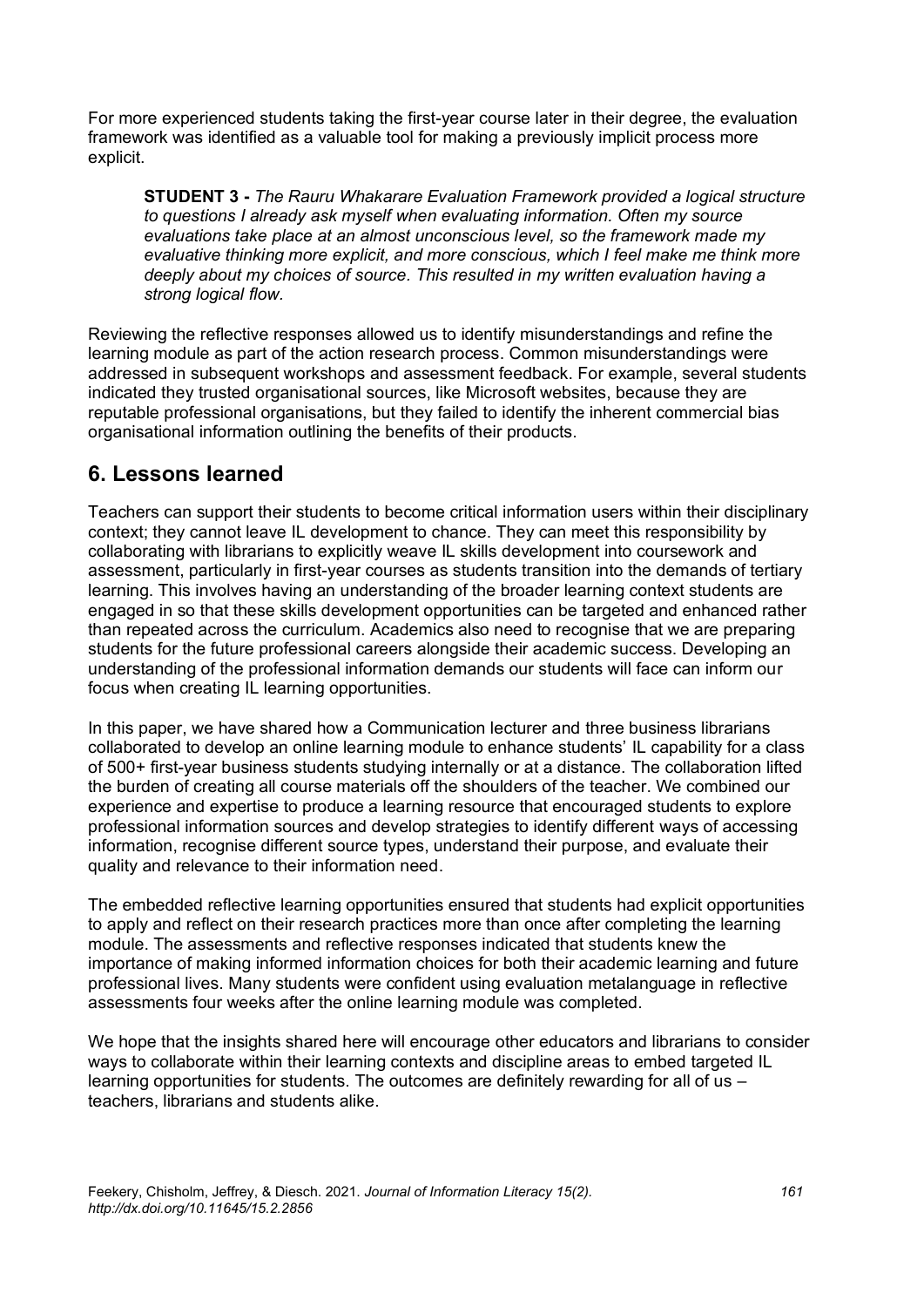## **References**

Andretta, S. (2006). Information literacy: The new pedagogy of the question? In G. Walton & A. Pope. (Eds.), *Information literacy: Recognising the need* (pp. 12-19). Chandos.

Association of College and Research Libraries (2000). *Information literacy competency standards for higher education*. American Library Association.

Association of College and Research Libraries (2015). *Framework for information literacy for higher education*.<http://www.ala.org/acrl/standards/ilframework>

Badke, W. E. (2020). Working on information literacy concepts. *Online Searcher, 44*(2), 49-51.

Badke, W. E. (2010). Why information literacy is invisible. *Communications in Information Literacy*, *4*(2), 129-141. <https://doi.org/10.15760/comminfolit.2011.4.2.92>

Biggs, J., & Tang, C. (2011). *Teaching for quality learning at university* (4th ed.). McGraw-Hill/Society for Research into Higher Education. Open University Press.

Bird, N. J., McInerney, C. R., & Mohr, S. (2011). Source evaluation and information literacy: Findings from a study on science websites. *Communications in Information Literacy, 4(*2), 170- 191. <https://doi.org/10.15760/comminfolit.2011.4.2.95>

Brabazon, T. (2006). The Google effect: Googling, blogging, wikis and the flattening of expertise. *Libri, 56*(3), 157-167.

Brabazon, T. (2007). *The University of Google: Education in the (post) information age.* Ashgate Publishing Limited.

Bruce, C. S. (1999). Workplace experiences of information literacy. *International Journal of Information Management, 19*(1), 33–47. [https://doi.org/10.1016/S0268-4012\(98\)00045-0](https://doi.org/10.1016/S0268-4012(98)00045-0)

Bruce, C. (2008). *Informed learning*. Association of College and Research Libraries.

Coonan, E. (2011). *A new curriculum for information literacy: Teaching learning: perceptions of information literacy: Theoretical background.* [http://ccfil.pbworks.com/f/emma\\_report\\_final.pdf](http://ccfil.pbworks.com/f/emma_report_final.pdf)

D'Angelo, B. J. (2002). Using source analysis to promote critical thinking. *Research strategies, 18*(4), 303-309. [https://doi.org/10.1016/S0734-3310\(03\)00006-5](https://doi.org/10.1016/S0734-3310(03)00006-5)

Dubios, E., & Blank, G. (2018). The myth of the echo chamber. *The Conversation*. <https://theconversation.com/the-myth-of-the-echo-chamber-92544>

Feekery, A. J., Emerson, L., & Skyrme, G. (2016). Supporting academics to embed information literacy to enhance students' research and writing process. In B. J. D'Angelo, S. Jamieson, B. Maid, & J. R. Walker (Eds*). Information literacy: Research and collaboration across the disciplines* (pp. 345-370). The WAC Clearinghouse.

Feekery, A. J. (2013). *Conversation and change: Integrating information literacy to support learning in the New Zealand tertiary context*: *A thesis presented for partial fulfilment of the requirements for the degree of Doctor of Philosophy at Massey University, Manawatu.* (Doctoral Dissertation).<http://hdl.handle.net/10179/5318>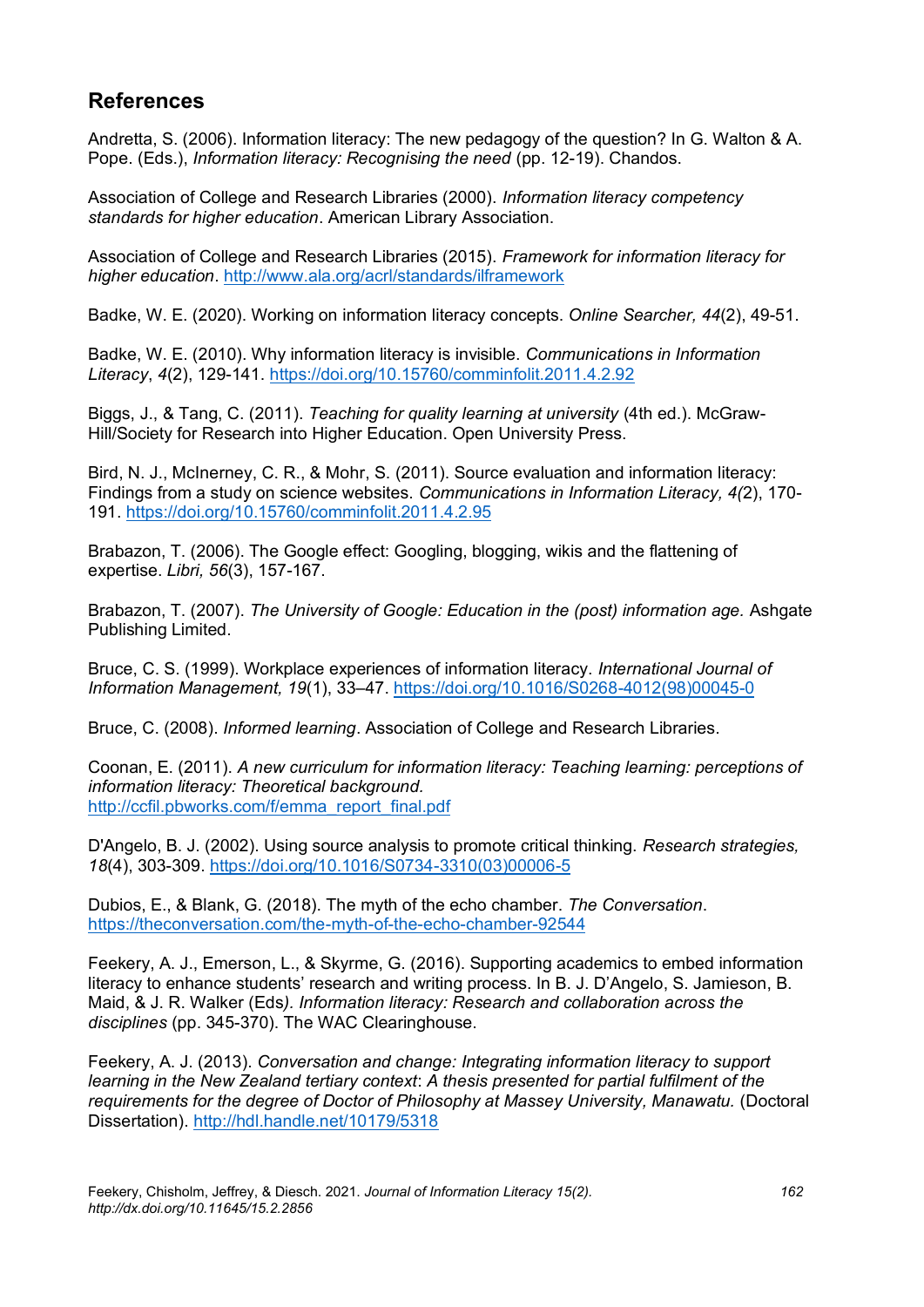Feekery, A. J. (2016). *Conceptualising the information literacy space*. [https://informationliteracyspaces.wordpress.com/2016/09/29/conceptualising-the-information](https://informationliteracyspaces.wordpress.com/2016/09/29/conceptualising-the-information-literacy-space/)[literacy-space/](https://informationliteracyspaces.wordpress.com/2016/09/29/conceptualising-the-information-literacy-space/)

Feekery, A. J., & Jeffrey, C. (2019). A uniquely Aotearoa-informed approach to evaluating information using the Rauru Whakarare Evaluation Framework. *SET, 2*, 3-10. [https://doi](https://doi-org.ezproxy.massey.ac.nz/10.18296/set.0138)[org.ezproxy.massey.ac.nz/10.18296/set.0138](https://doi-org.ezproxy.massey.ac.nz/10.18296/set.0138)

Godwin, P. (2006). Keeping up with the Google generation: The challenge for information literacy teachers. In G. Walton & A. Pope (Eds.), *Information literacy: Recognising the need* (pp. 30-36). Chandos.

Grafstein, A. (2002). A discipline-based approach to information literacy. *Journal of Academic Librarianship, 28*(4), 197-204. [https://doi.org/10.1016/S0099-1333\(02\)00283-5](https://doi.org/10.1016/S0099-1333(02)00283-5)

[Grimes,](https://www.theguardian.com/profile/david-robert-grimes) D. R. (2017) *Echo chambers are dangerous – We must try to break free of our online bubbles.* [https://www.theguardian.com/science/blog/2017/dec/04/echo-chambers-are](https://www.theguardian.com/science/blog/2017/dec/04/echo-chambers-are-dangerous-we-must-try-to-break-free-of-our-online-bubbles)[dangerous-we-must-try-to-break-free-of-our-online-bubbles](https://www.theguardian.com/science/blog/2017/dec/04/echo-chambers-are-dangerous-we-must-try-to-break-free-of-our-online-bubbles)

Harris, R. (2018). *Evaluating internet research sources.* Virtual Salt. <http://www.virtualsalt.com/evalu8it.htm>

Head, A. J., & Eisenberg, M. B. (2010). *Truth be told: How college students evaluate and use information in the digital age*. Project Information Literacy Progress Report. University of Washington.

Head, A. J. (2012). *Learning curve: How college graduates solve information problems once they join the workplace.* Project Information Literacy Research Report. Project Information Literacy.

Hepworth, M. (2007). Knowledge of information behaviour and its relevance to the design of people-centred information products and services. *Journal of Documentation, 63*(1), 33-56. <https://doi.org/10.1108/00220410710723876>

Hicks, A. (2015). Drinking on the job: Integrating workplace information literacy into the curriculum. *LOEX Quarterly 41*(4), 9-15. <https://scholar.colorado.edu/concern/articles/pv63g099h>

Hosek, A. M., & Titsworth, S. (2016). Scripting knowledge and experiences for millennial students. *Communication Education*, *65*(3), 357-359. <https://doi.org/10.1080/03634523.2016.1177844>

Huba, M. E., & Freed, J. E. (2000)*. Learner-centered assessment on college campuses: Shifting the focus from teaching to learning*. Allyn and Bacon.

Inskip, C. (2014). Information literacy is for life, not just for a good degree: A literature review. UCL Discovery [http://discovery.ucl.ac.uk/1448073/1/IL%20in%20the%20workplace%20literature%20review%2](http://discovery.ucl.ac.uk/1448073/1/IL%20in%20the%20workplace%20literature%20review%20Dr%20C%20Inskip%20June%202014.%20doc.pdf) [0Dr%20C%20Inskip%20June%202014.%20doc.pdf](http://discovery.ucl.ac.uk/1448073/1/IL%20in%20the%20workplace%20literature%20review%20Dr%20C%20Inskip%20June%202014.%20doc.pdf)

Katz, I. R., Haras, C., & Blaszczynski, C. (2010). Does business writing require information literacy? *Business Communication Quarterly, 73*(2), 135-149. <https://doi.org/10.1177/1080569910365892>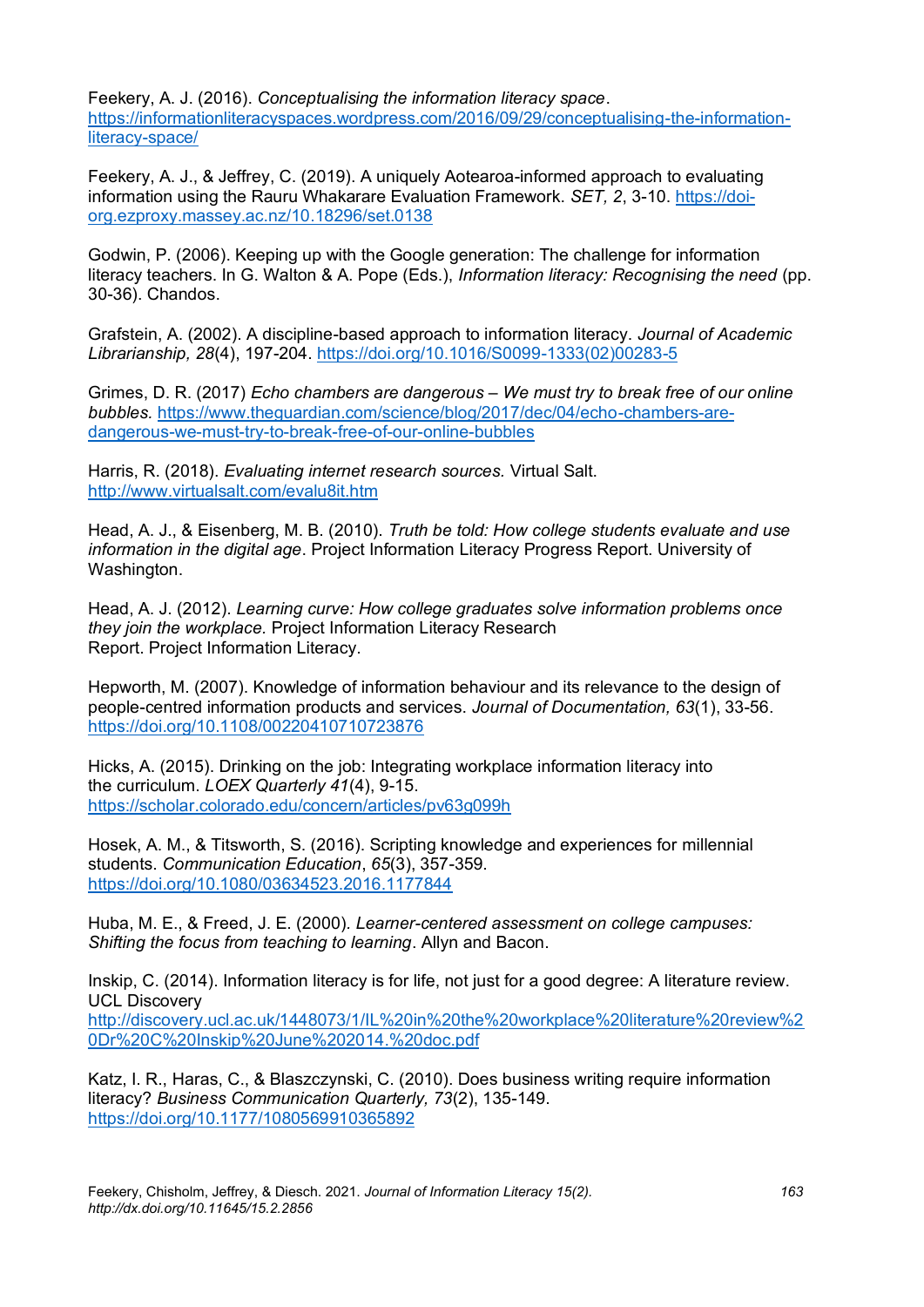Klusek, L., & Bornstein, J. (2006). information literacy skills for business careers: matching skills to the workplace. *Journal of Business & Finance Librarianship, 11*(4), 3–21. [https://doi.org/10.1300/J109v11n04\\_02](https://doi.org/10.1300/J109v11n04_02)

Ladbrook, J., & Probert, E. (2011). Information skills and critical literacy: Where are our digikids at with online searching and are their teachers helping? *Australasian Journal of Educational Technology, 27*(1), 105 - 121. <https://doi.org/10.14742/ajet.986>

Lawson, C., Gill, R., Feekery, A., & Witsel, M. (2019). *Communication skills for business professionals* (2nd ed.). Cambridge University Press.

Leetaru, K. (2017). *Why 2017 was the year of the filter bubble*. Forbes Magazine: [https://www.forbes.com/sites/kalevleetaru/2017/12/18/why-was-2017-the-year-of-the-filter](https://www.forbes.com/sites/kalevleetaru/2017/12/18/why-was-2017-the-year-of-the-filter-bubble/#6b9dfcb0746b)[bubble/#6b9dfcb0746b](https://www.forbes.com/sites/kalevleetaru/2017/12/18/why-was-2017-the-year-of-the-filter-bubble/#6b9dfcb0746b)

Lloyd, A. (2005). Information literacy: Different contexts, different truths and different truths? *Journal of Librarianship and Information Science*, *37*(2), 82-88. [https://doi.org/10.1177/0961000605055355](https://doi.org/10.1177%2F0961000605055355)

Lloyd, A. (2006). Information literacy landscapes: An emerging picture. *Journal of Documentation*, *62*(5), 570-583. <https://doi.org/10.1108/00220410610688723>

Lloyd, A. (2007). Learning to put out the red stuff: Becoming information literate through discursive practice. *The Library Quarterly*, *77*(2), 181-198.

McGuinness, C. (2007). Exploring strategies for integrated information literacy: From "academic champions" to institution-wide change. *Communications in Information Literacy, 1*(1), 26–38. <https://doi.org/10.15760/comminfolit.2007.1.1.5>

McKay, J., & Marshall, P. (2001). The dual imperatives of action research. Information Technology & People, 14(1), 46-59. <https://doi.org/10.1108/09593840110384771>

McNiff, J., & Whitehead, J. (2011). All you need to know about action research (2nd ed.). Sage.

Martin, J. L. (2013). *Learning from recent British information literacy models: A report to ACRL's Information Literacy Competency Standards for Higher Education taskforce*. <http://mavdisk.mnsu.edu.martij2/acrl.pdf>

Meyer, K.R., Hunt, S.K., Hopper, K.M., Thakkar, K.V., Tsoubakopoulos, V., & Van Hoose, K.J. (2008). Assessing information literacy instruction in the basic communication course, *Communication Teacher, 22*(1), 22-34. <https://doi.org/10.1080/17404620801926925>

Ninces, M. (2017). *Enhancing the information literacy conversation by engaging the voice of New Zealand small businesses* : a thesis presented in partial fulfilment of the requirements for the degree of Master of Business Studies in Communication Management at Massey University, Distance Learning - Manawatu, New Zealand.

Orenic, K. (2008). *The CRAP test.* loex2008collaborate. <http://loex2008collaborate.pbworks.com/w/page/18686701/The%20CRAP%20Test>

Pariser. E. (2011) *Beware online "filter bubbles"*. TED2011. [https://www.ted.com/talks/eli\\_pariser\\_beware\\_online\\_filter\\_bubbles](https://www.ted.com/talks/eli_pariser_beware_online_filter_bubbles)